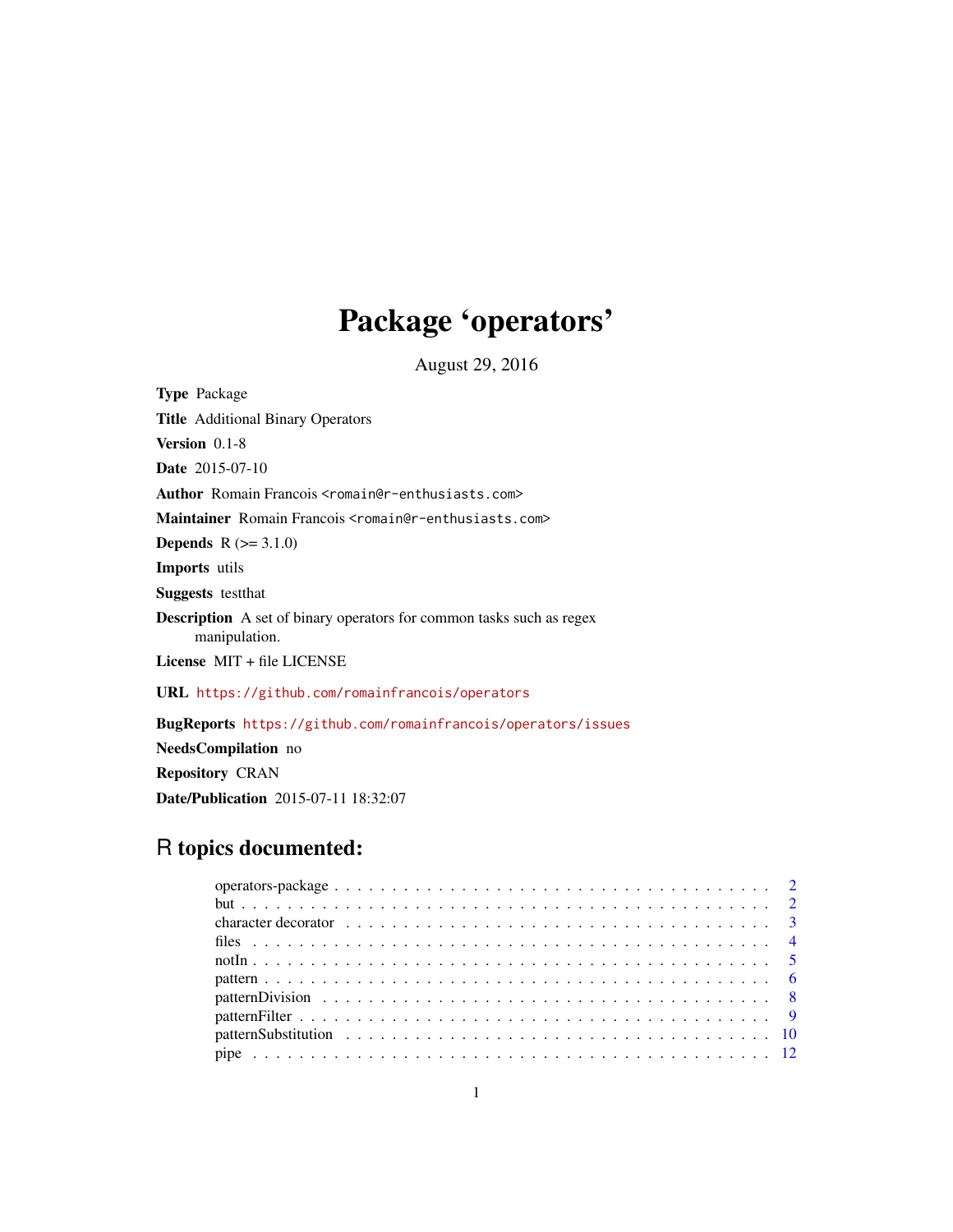<span id="page-1-0"></span>

| Index |  |
|-------|--|
|       |  |
|       |  |
|       |  |
|       |  |
|       |  |

operators-package *Additional binary operators*

## Description

Additional binary operators for R

## Author(s)

Romain Francois <romain@r-enthusiasts.com>

Maintainer: Romain Francois <romain@r-enthusiasts.com>

#### but *Modification of function arguments*

## <span id="page-1-1"></span>Description

Modifies the arguments of a function

## Usage

fun %but% x

## Arguments

| fun | Function to modify |
|-----|--------------------|
| x   | Modifier           |

## Value

A function with the same body as the fun argument but with a different list of arguments.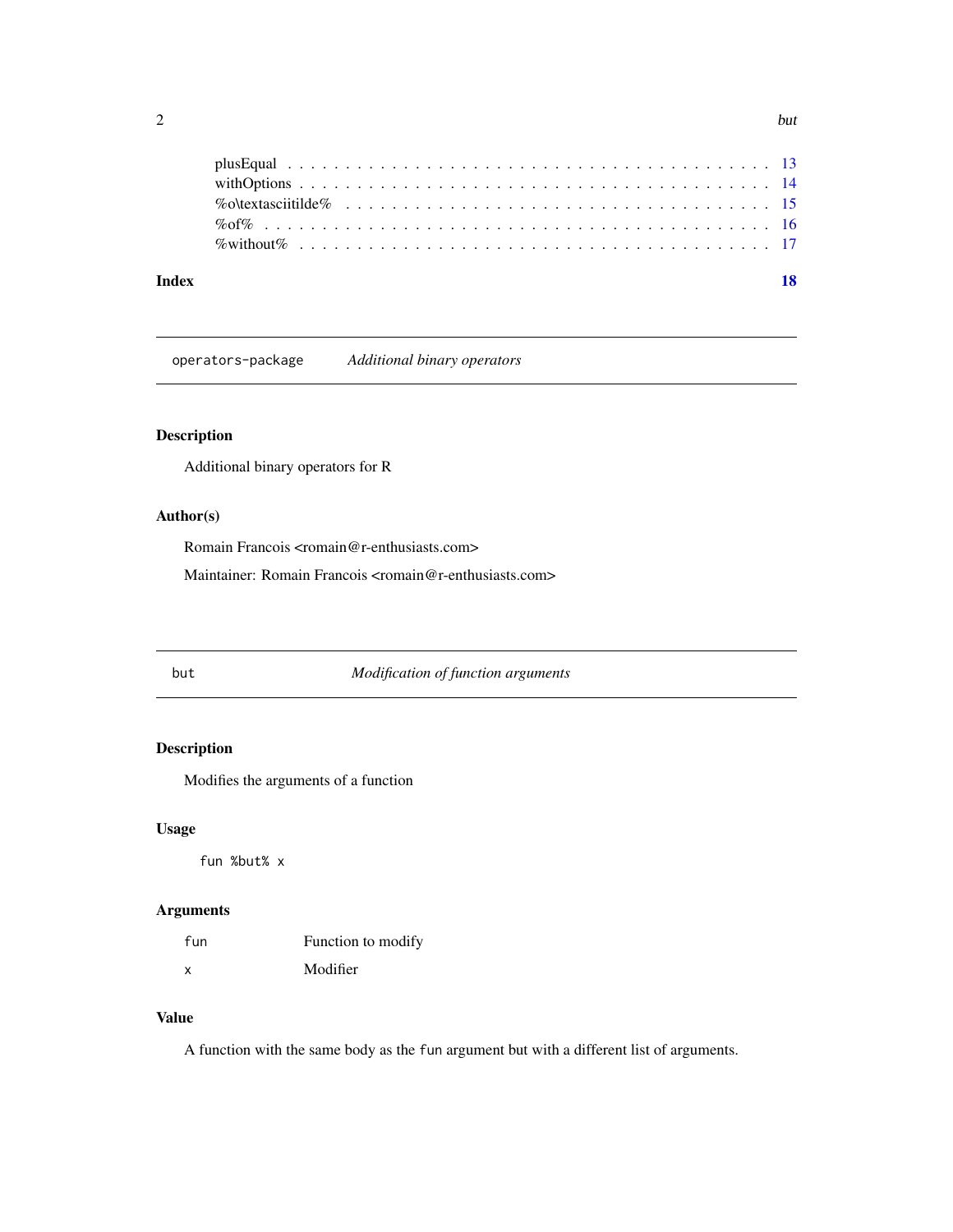#### <span id="page-2-0"></span>Note

The %but% operator is S3-generic with the following methods:

- A default method which does nothing more than returning the fun function.

- A charactor method. In that case, x describes the logical arguments of the function. x is a single character string containing one or several token of the form ab where b is the first letter of the logical argument we wish to modify and a is an optional modifier. a can be empty or  $+$ , in which case the argument will be set to TRUE; - in which case the argument will be set to FALSE; or ! in which case the argument will be the opposite of the current value in fun

- A list. In that case, arguments that are part of the formal arguments of fun and elements of the list x are updated to the element in x

#### Author(s)

Romain Francois <francoisromain@free.fr>

#### See Also

[args,](#page-0-0) [formals](#page-0-0)

#### Examples

```
### default method, nothing is done
rnorm %but% 44
### character method, operating on logical arguments
grep %but% "pf" # grep, with perl and fixed set to TRUE
grep %but% "i-e" # grep, ignoring the case but not using extended regular expressions
( grep %but% "vp" )( "blue", colors() )
### list method
rnorm %but% list( mean = 3 )
rnorm %but% list( nonsense = 4 )
```
character decorator *Creates string decorators by repeating a pattern*

#### Description

Creates string decorators by repeating a pattern either a given number of times or so that it takes a given number of character

#### Usage

```
txt %x=% n
txt %x=|% length.out
strrep( txt, n, length.out=getOption("width") )
```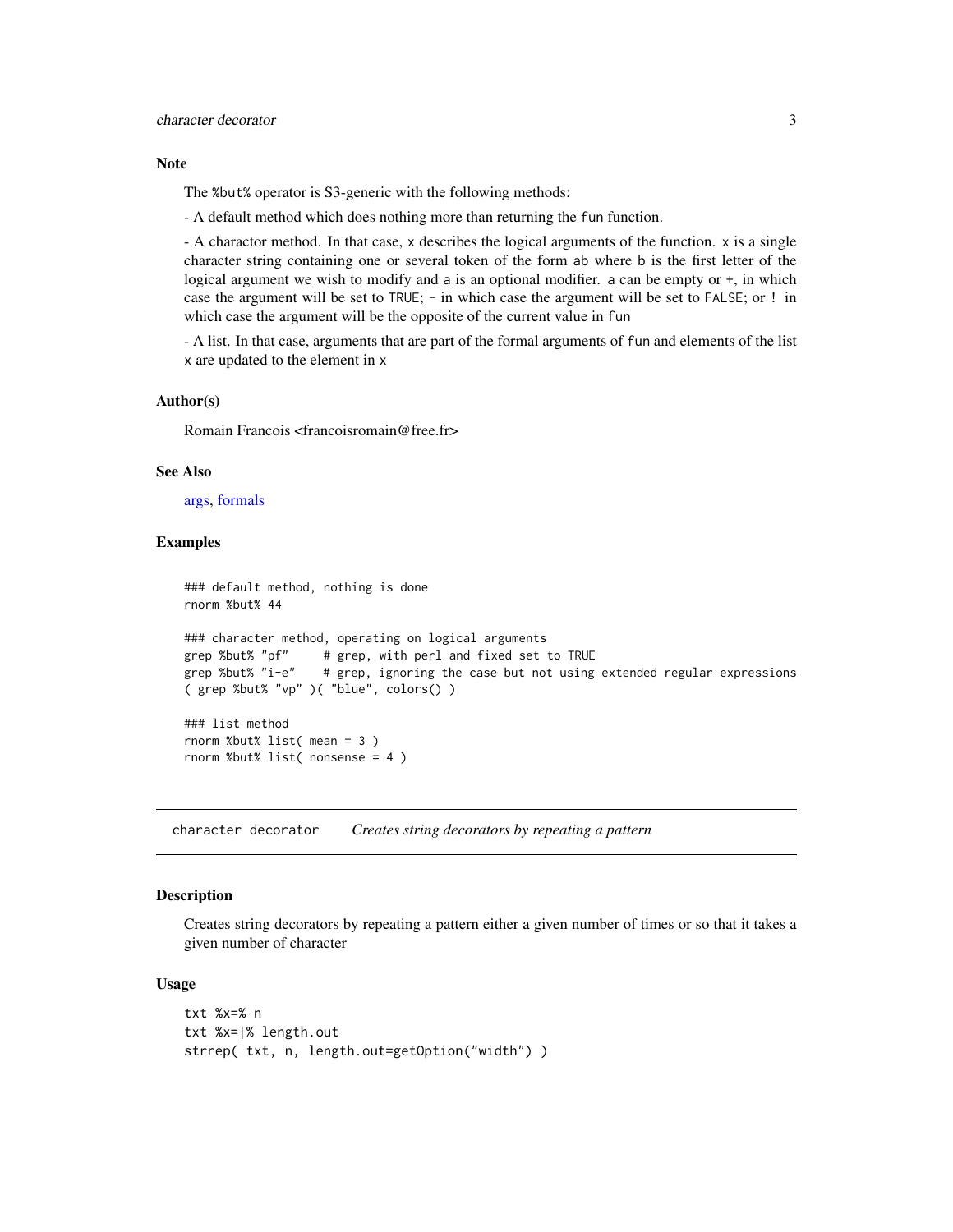## <span id="page-3-0"></span>Arguments

| txt        | Pattern to repeat                        |
|------------|------------------------------------------|
| n          | Number of times to repeat the pattern    |
| length.out | number of character the output should be |

## Value

A character string

## Author(s)

Romain Francois <francoisromain@free.fr>

## See Also

[paste](#page-0-0), [sprintf](#page-0-0), [rep](#page-0-0)

## Examples

```
"=" %x=% 80
"<-+->" %x=|% 80
strrep( ".-", n = 10 )
strrep( ".-", length.out = 50 )
strrep( ".-" )
```
## files *Read or write an R object to/from a file*

#### Description

A set of functions to quickly redirect output to a file or read character vectors from a file.

## Usage

```
object %>% file
object %>>% file
object %2>% file
object %2>>% file
object %*>% file
object %*>>% file
object %<% file
object %<<% file
```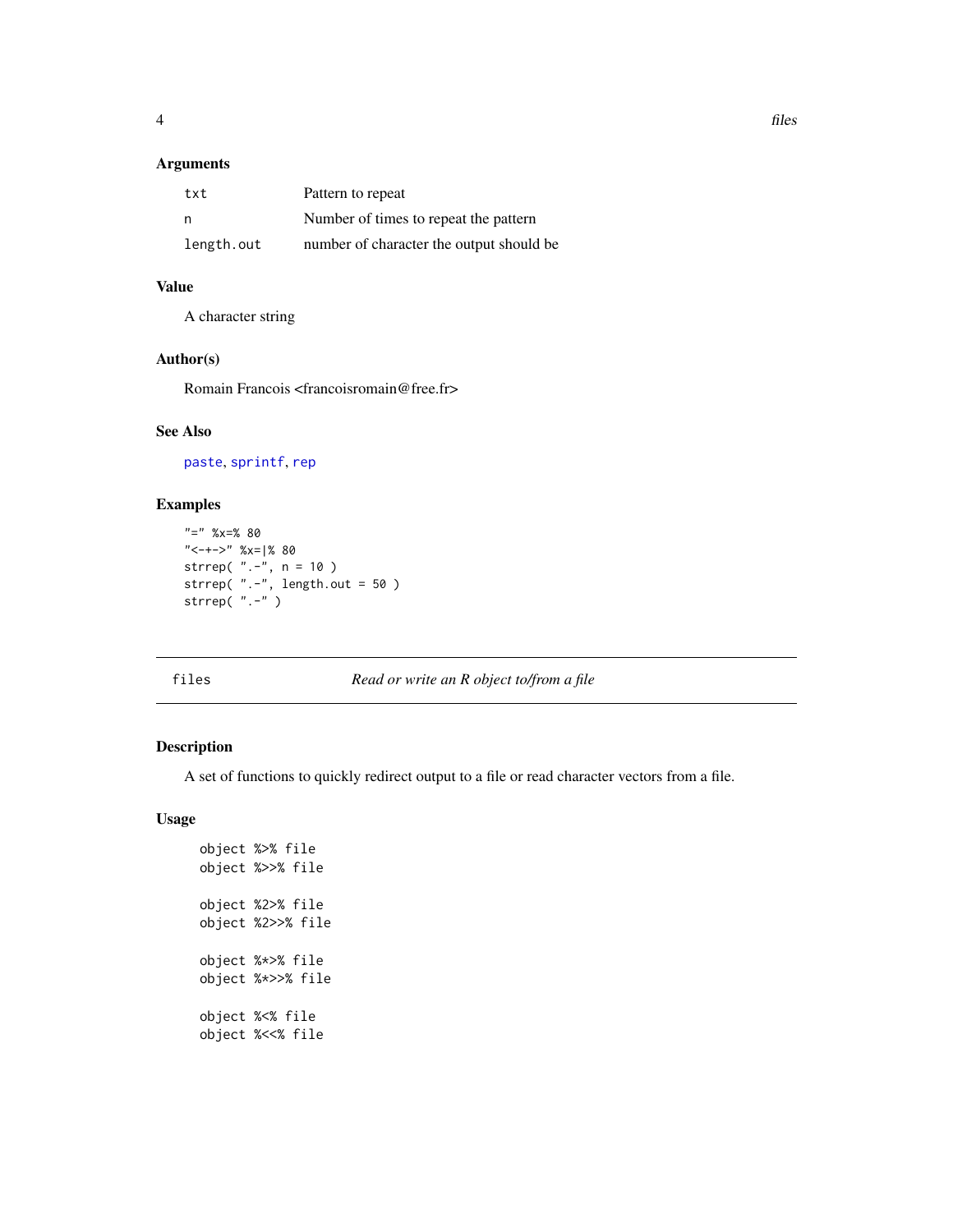#### <span id="page-4-0"></span> $\sim$  5

#### Arguments

| object | R object to print to the file or to read from the file |
|--------|--------------------------------------------------------|
| file   | file in which to read or write                         |

## Details

%>% sends the object to the file. The object is printed to the file according to the function specified in the operators.print option supplied with this package, most likely to be the [print](#page-0-0) function. See examples.

%>>% appends the output to the file.

%2>% sends the message stream to the file by [sink](#page-0-0)ing the message stream to the file. See [sink](#page-0-0) for details. %2>>% appends the message stream to the file.

%\*>% sends both output and message streams to the file. %\*>>% appends them.

%<% reads the content of the file into the object. %<<% appends the content of the file to the object.

## Value

NULL, used for the side effects.

## Author(s)

Romain Francois <francoisromain@free.fr>

## See Also

[file](#page-0-0)

#### Examples

```
## Not run:
 rnorm(30) %>% "test.txt"
  stop("problem") %2>>% "test.txt"
 x %<% "test.txt"
  x
```
## End(Not run)

notIn *Not in*

## Description

Negation of the %in% operator.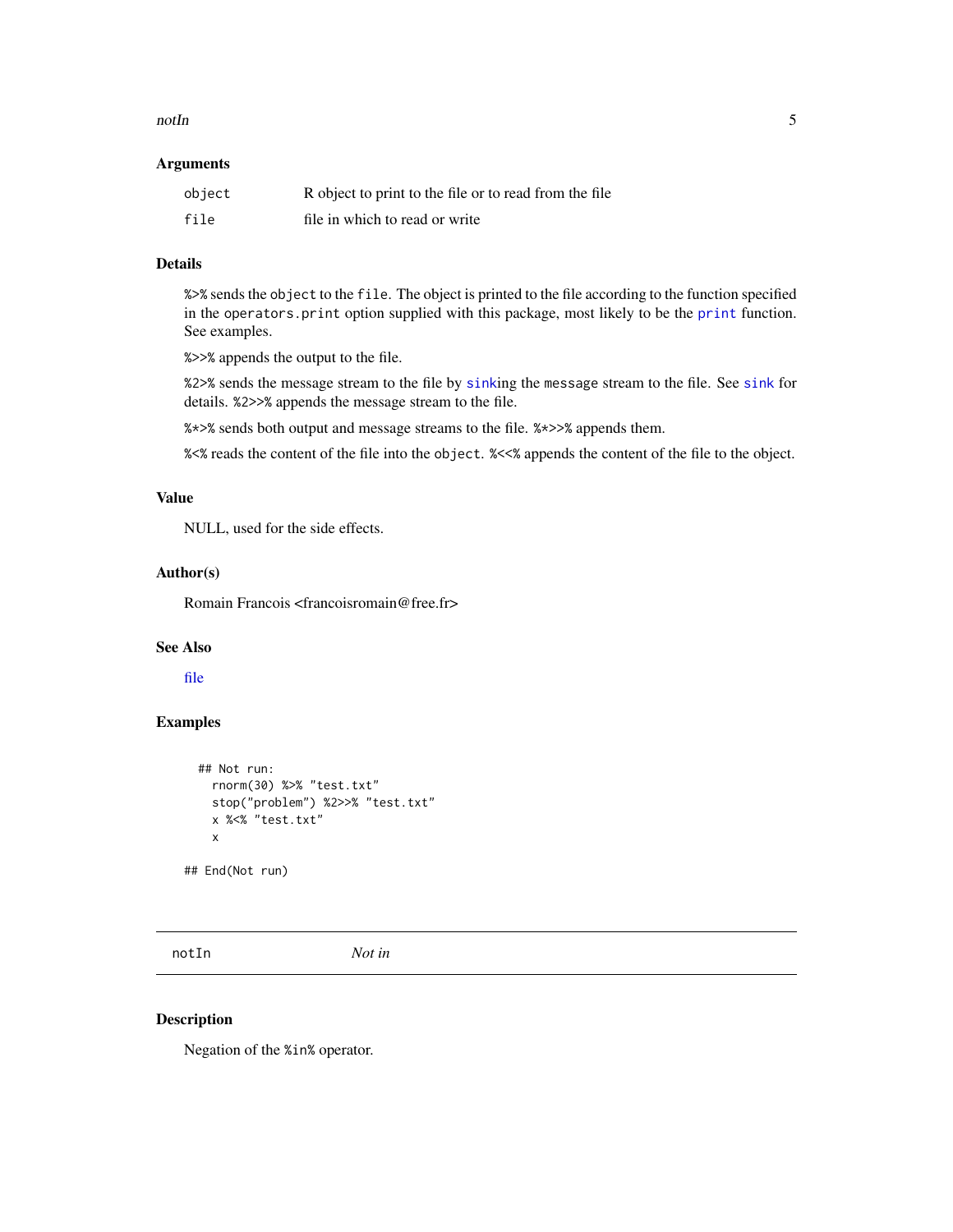#### <span id="page-5-0"></span>6 pattern and the control of the control of the control of the control of the control of the control of the control of the control of the control of the control of the control of the control of the control of the control o

### Usage

x %!in% table

#### Arguments

| X     | The values to be matched                    |
|-------|---------------------------------------------|
| table | The values to <i>not</i> be matched against |

## Value

Logical vector, negation of the %in% operators on the same arguments.

## Author(s)

Romain Francois <francoisromain@free.fr>

## Examples

1:10 %!in% c(1,3,5,9)

pattern *Pattern matching operators*

## Description

Set of convenience functions to handle strings and pattern matching. These are basically companion binary operators for the classic R function [grep](#page-0-0) and [regexpr](#page-0-0).

#### Usage

x %~% rx x %!~% rx x %~\*% rx x %!~\*% rx x %~+% rx x %!~+% rx

## Arguments

| x   | text to manipulate |
|-----|--------------------|
| rx. | regular expression |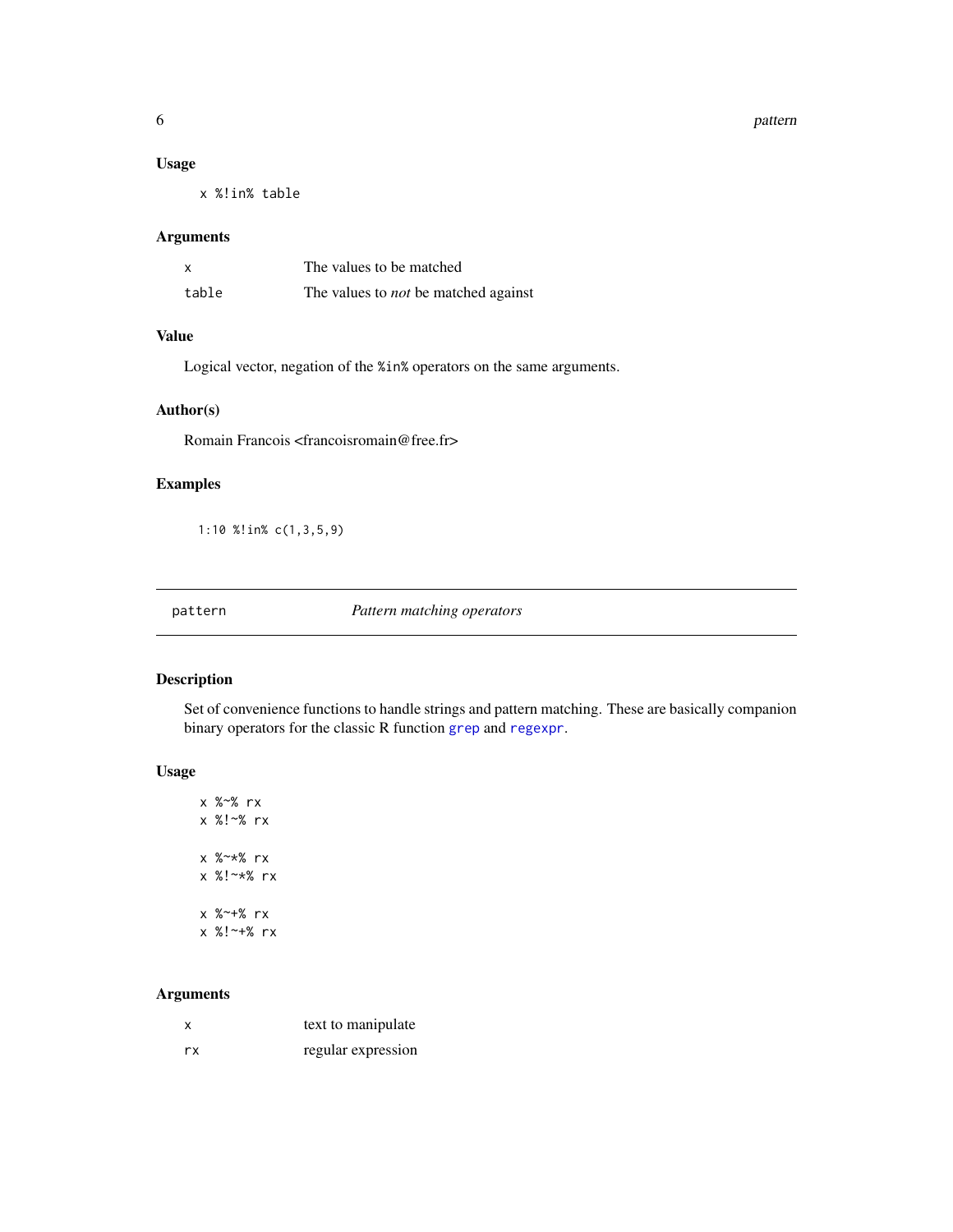#### <span id="page-6-0"></span>pattern 3000 m and 2000 m and 2000 m and 2000 m and 2000 m and 2000 m and 2000 m and 2000 m and 2000 m and 200

## Value

%~% : gives a logical vector indicating which elements of x match the regular expression rx. %!~% is the negation of %~%

%~\*% : gives a *single* logical indicating if *all* the elements of x are matching the regular expression rx. %!~\*% is the negation of %~\*%.

%~+% : gives a *single* logical indicating if *any* element of x matches the regular expression rx. %!~+% is the negation of %~+%.

## Note

The matching is done using a modified version of the [regexpr](#page-0-0) function. The modification is performed by applying the operators.[regexpr](#page-0-0) option to the regexpr function via the [%but%](#page-1-1) operator. The default version of [regexpr](#page-0-0) enables the perl and extended options. See [%but%](#page-1-1) for details.

#### Author(s)

Romain Francois <francoisromain@free.fr>

#### See Also

[grep,](#page-0-0) [gsub,](#page-0-0) [%\textasciitilde|%](#page-8-1) for regular expression filters

#### Examples

```
txt <- c("arm","foot","lefroo", "bafoobar")
txt %~% "foo"
txt %!~% "foo"
txt %~*% "foo"
txt %~+% "foo"
txt %!~*% "foo"
txt %!~+% "foo"
txt %~% "[a-z]"
txt %!~% "[a-z]"
txt %~*% "[a-z]"
txt %~+% "[a-z]"
txt %!~*% "[a-z]"
txt %!~+% "[a-z]"
cols <- colors()
cols[ cols %~% "^blue" ]
# see also %~|%
## needs perl regular expression for the \\d, see %but%
with( options( operators.regexpr = "p" ), {
cols[ cols %!~% "\\d$" ]
} )
```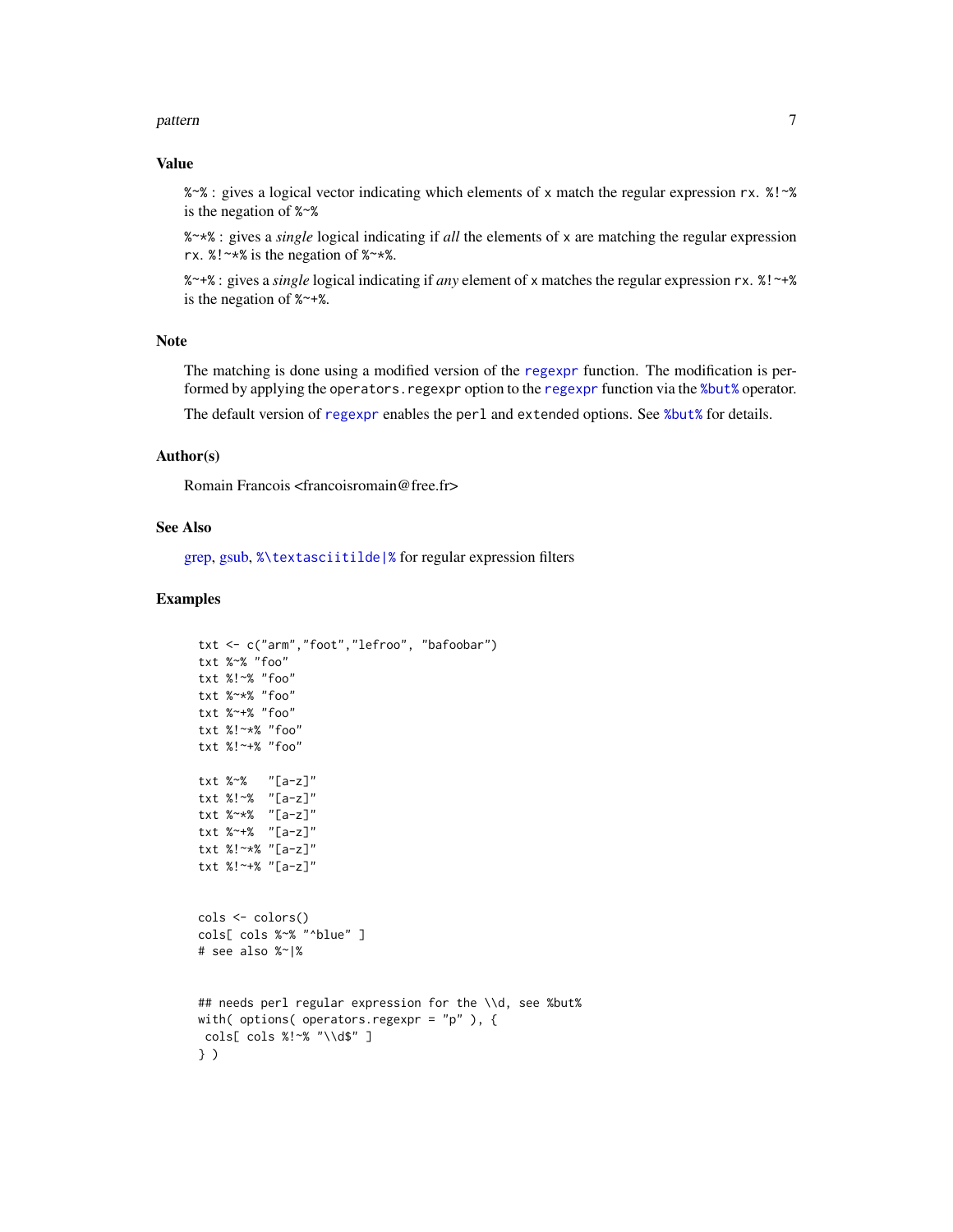<span id="page-7-0"></span>patternDivision *Divide by a pattern*

## Description

split a character vector by a regular expression

#### Usage

txt %/~% rx

## Arguments

| txt | text to manipulate |
|-----|--------------------|
| rx  | regular expression |

## Value

A character vector. For convenience, this function does not return a list as [strsplit](#page-0-0) does.

## Note

%/~% uses [strsplit](#page-0-0) to split the strings. Logical arguments of [strsplit](#page-0-0) can be indirectly modified using the operators.strsplit option declared as part of this package. For example, it uses perl regular expressions by default. See [%but%](#page-1-1) for a description.

## Author(s)

Romain Francois <francoisromain@free.fr>

#### See Also

[grep,](#page-0-0) [gsub](#page-0-0)

## Examples

```
"Separate these words by spaces" %/~% " +"
### From ?strsplit
unlist(strsplit("a.b.c", "\\."))
"a.b.c" %/~% "\\."
```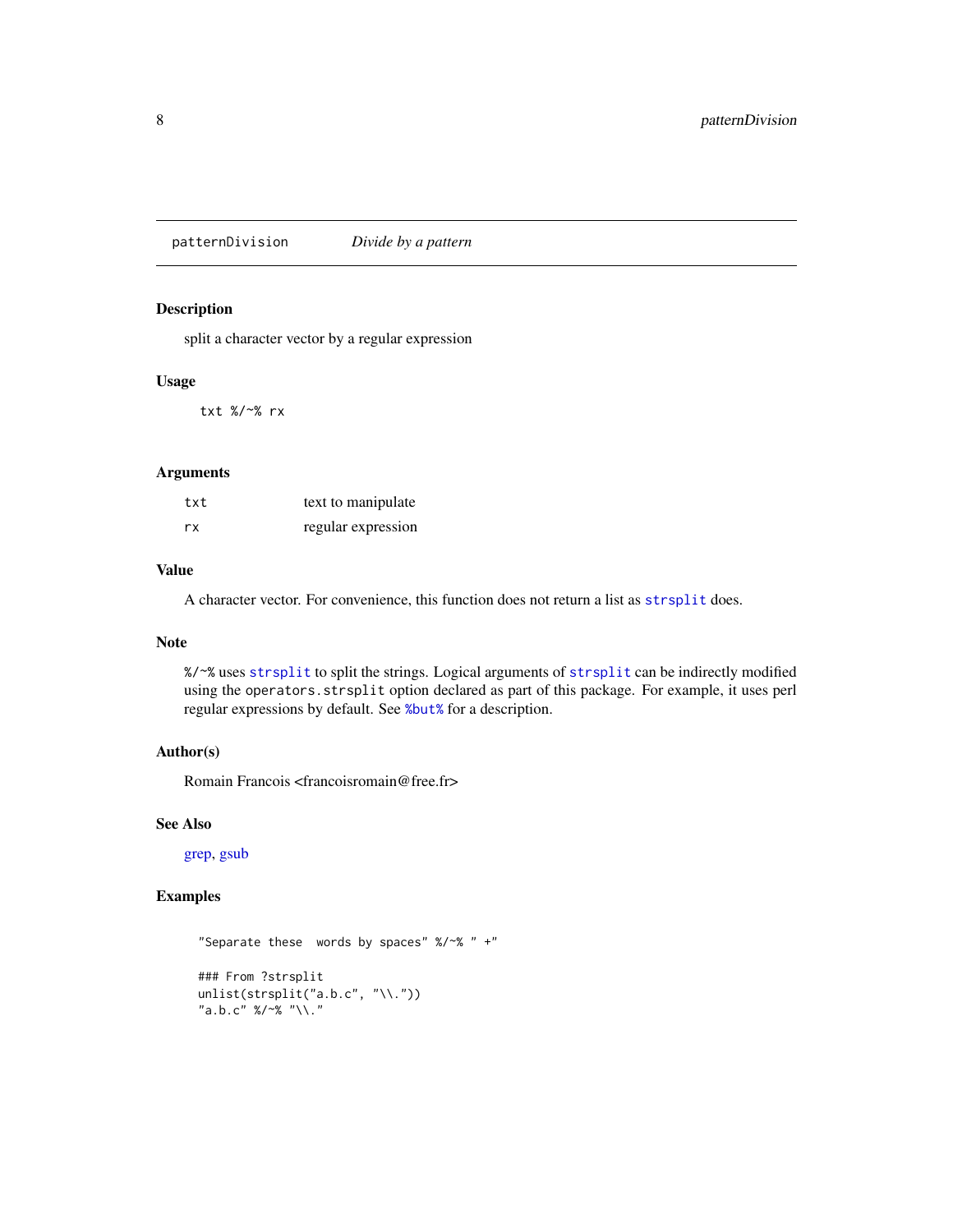<span id="page-8-0"></span>

## <span id="page-8-1"></span>Description

Filters a character vector by a regular expression.

#### Usage

x %~|% rx x %!~|% rx

## Arguments

| X  | text to manipulate |
|----|--------------------|
| rx | regular expression |

## Value

'% $\gamma$ '%' : a character vector containing all the elements of x that match the regular expression rx or NULL if there is no match.

'%!~|%' : a character vector containing all the elements of x that *do not* match the regular expression rx.

#### Note

The filtering is done using the regexpr function. Logical arguments of regexpr can be indirectly used by  $\frac{1}{2}$  or  $\frac{1}{2}$  by using the operators. regexpr option declared with this package. See [%but%](#page-1-1) for a description of this mecanism.

## Author(s)

Romain Francois <francoisromain@free.fr>

## See Also

[grep,](#page-0-0) [gsub](#page-0-0)

## Examples

```
cols <- colors()
cols %~|% "^blue"
### blue colors that don't finish with a digit
( a1 <- cols %~|% "blue" %!~|% "\\d$" )
```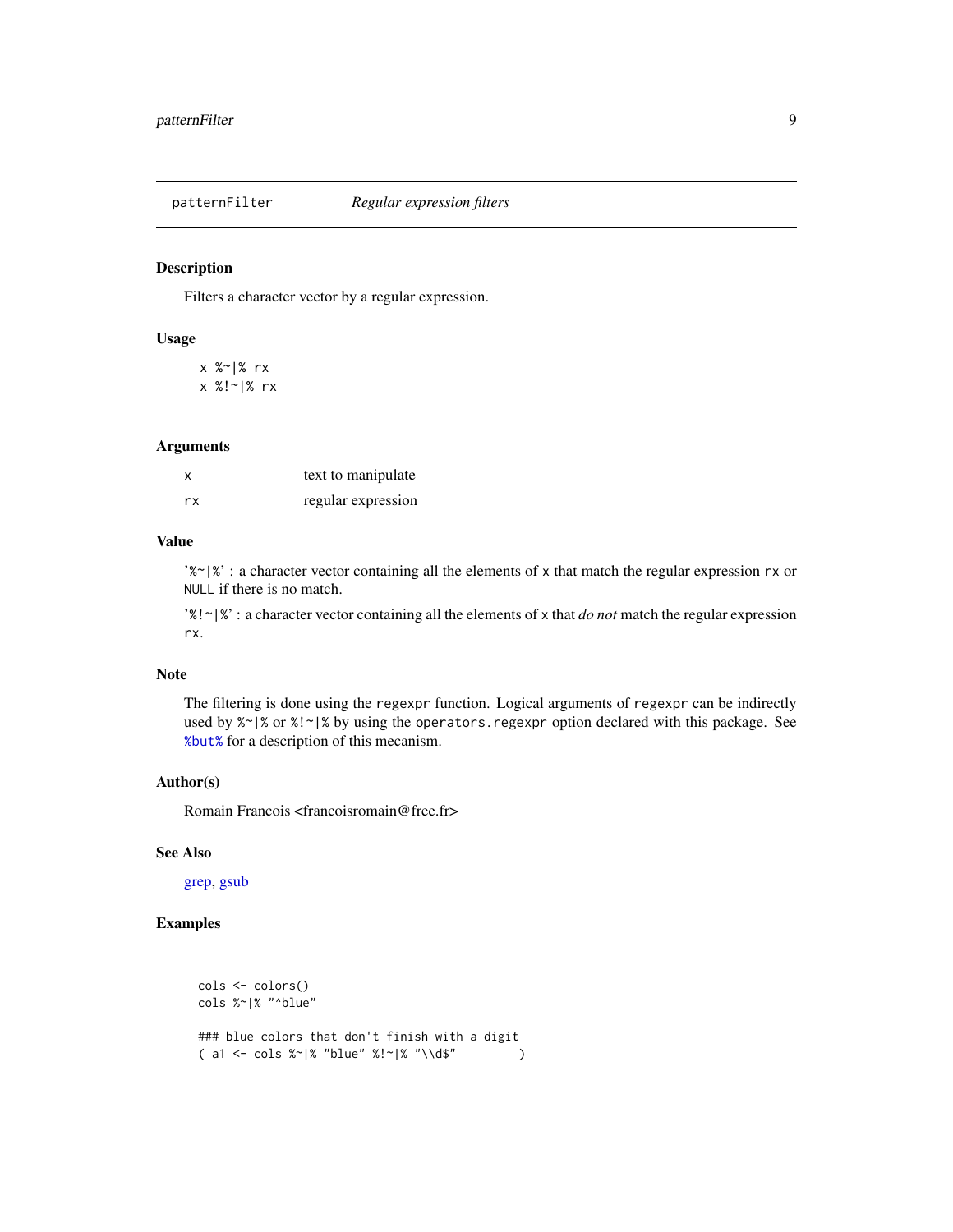```
( a2 \leq - \text{cols } %" "blue[^0-9]*$"
(a3 \leq grep('"blue['0-9]*", cols, value = TRUE ) )# using perl regular expressions
### not necessary since p is in the default of the package
with( options( operators.regexpr = "p" ), {
 (a4 \leq 2 \text{ rep}('blue['\\d]*", cols, value = TRUE, per1 = TRUE ) )(a5 \leq - \text{cols } %"blue['\\d]*$" )
})
### blue colors that contain a r
cols %~|% "blue" %~|% "r"
grep( "r", grep( "blue", cols, value = TRUE ), value = TRUE )
### blue colors that don't contain a r
cols %~|% "blue" %!~|% "r"
cols %~|% "^[^r]*blue[^r]*$"
grep( "^[^r]*$", grep( "blue", cols, value = TRUE ), value = TRUE ) # tricky and verbose
# or in two steps, ... laborious
bluecols <- grep( "blue", cols, value = TRUE )
bluecols[ -grep( "r", bluecols) ]
```
patternSubstitution *Remove a pattern from a character vector*

#### Description

Removes a pattern from a character vector.

## Usage

```
txt %-~% pattern
txt %-~|% pattern
txt %o~|% pattern
```
#### Arguments

| txt     | text to manipulate |
|---------|--------------------|
| pattern | regular expression |

#### Value

 $%$  -~% : Removes the pattern rx from the character vector x. It is equivalent of using gsub(rx, "", x).

%-~|% does a two-step operation. First, it selects the elements of x that match the pattern rx and then it removes the pattern from the rest.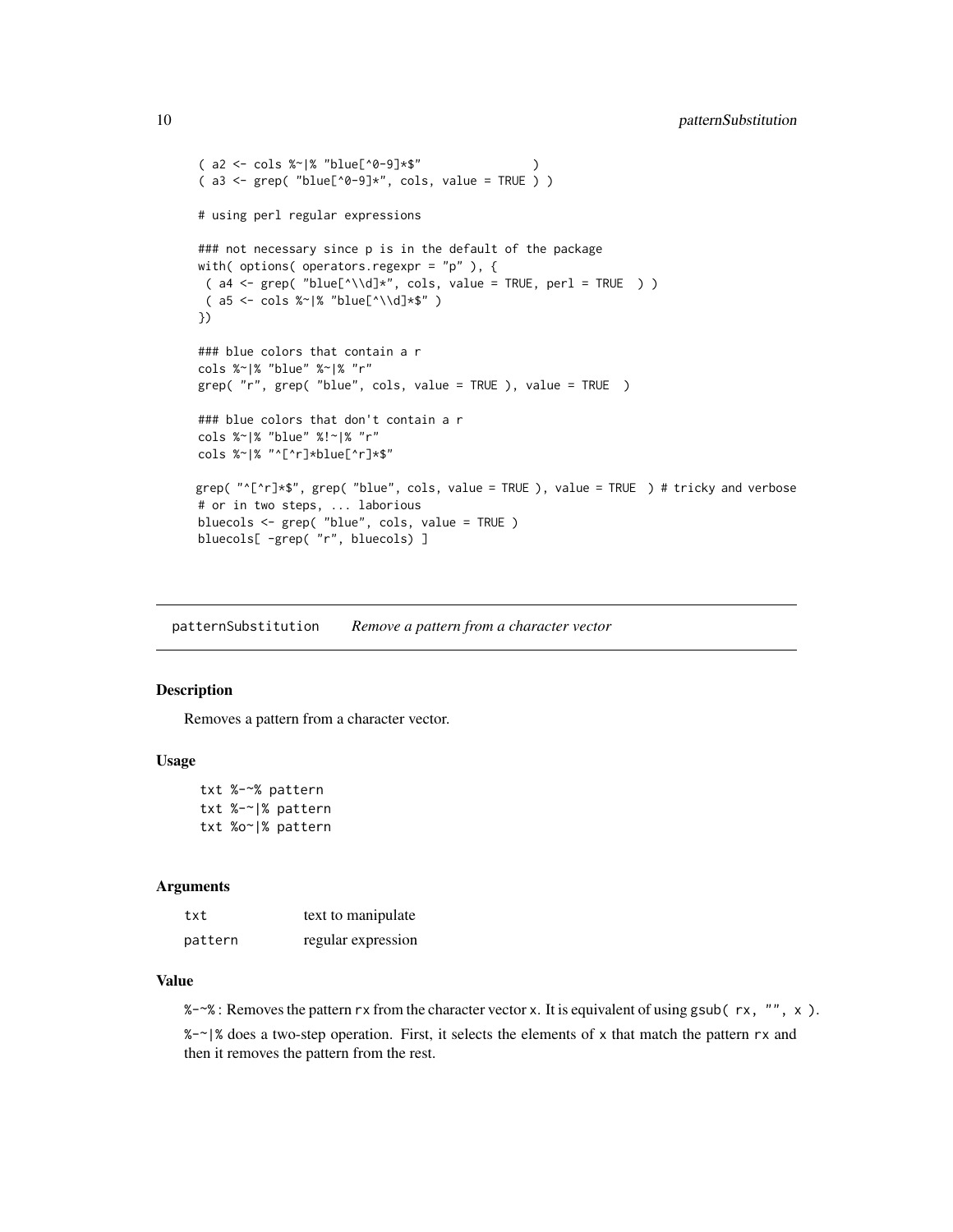#### <span id="page-10-0"></span>patternSubstitution 11

%o~|% does a slightly more complicated two-step operation. It first gets the elements of txt that match the pattern and then keeps only the part that matches the pattern. Similar to the grep -o in recent versions of unix.

#### Note

%-~% does the substitution via the [gsub](#page-0-0) function. One can pass arguments to the gsub function using the operators.gsub option declared by this package. See [%but%](#page-1-1) for a description of this mechanism.

The filtering in  $\varkappa$ - $\varkappa$  is performed by  $\varkappa$  textasciitilde |% and therefore options can be passed to regexpr using the operators.regexpr option.

For *%* $\circ$   $\cdot$   $\cdot$   $\cdot$   $\cdot$  if the pattern given does not contain opening and closing round brackets, the entire matching space is retained, otherwise only the part that is contained between the brackets is retained, see the example below.

%s~% is an attempt to provide some of the functionnality of the unix's sed. The pattern is split by "/" and used as follows: the first part is the regular expression to replace, the second is the replacement, and the (optional) third gives modifiers to the gsub function used to perform the replacement. Modifiers are passed to gsub with the [%but%](#page-1-1) operator. The "g" modifier can also be used in order to control if the gsub function is used for global replacement or the sub function to only replace the first match. *At the moment "/" cannot be used in the regular expressions*.

#### Author(s)

Romain Francois <francoisromain@free.fr>

#### See Also

[grep,](#page-0-0) [gsub](#page-0-0)

## Examples

```
txt <- c("arm","foot","lefroo", "bafoobar")
txt %-~% "foo"
txt %-~|% "foo"
### Email of the R core team members
rcore <- readLines(file.path(R.home("doc"),"AUTHORS"))
rcore
### or this way
# angle brackets are retained here
rcore %o~|% "<.*@.*>"
rcore %o~|% "<.*@.*>" %-~% "[<>]"
# allows to perform the match using < and > but strips them from the result
rcore %o~|% "<(.*@.*)>"
```
# really silly english to french translator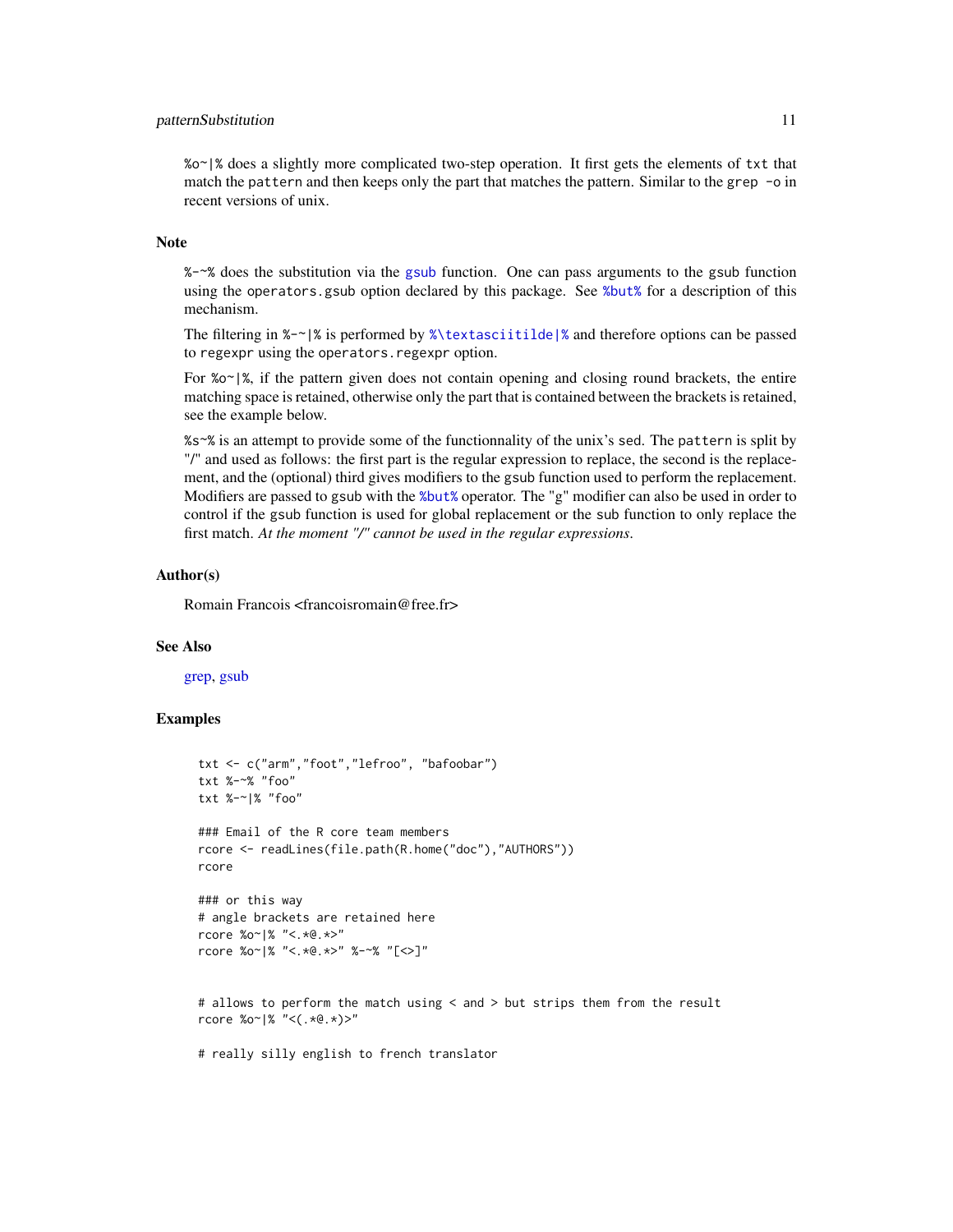```
pinks <- colors() %~|% "pink"
pinks %s~% "/pink/rose/"
gsub( "pink", "rose", pinks )
# perl regex pink shouter
pinks %s~% "/(pink)/\\U\\1/p"
gsub( "(pink)", "\\U\\1", pinks, perl = TRUE )
# see ?gsub
gsub("(\\w)(\\w*)", "\\U\\1\\L\\2", "a test of capitalizing", perl=TRUE)
"a test of capitalizing" %s~% "/(\\w)(\\w*)/\\U\\1\\L\\2/gp"
```
<span id="page-11-1"></span>

#### pipe *Pipe an R object to a unix command*

## Description

The operator [print](#page-0-0)s the R object into a temporay file and then executes the unix command though a [pipe](#page-11-1)

#### Usage

r %|% u

## Arguments

| Any R object                                   |
|------------------------------------------------|
| character string representing the unix command |

## Value

An object of S3-class unixoutput. The print method for unixoutput objects simply [cat](#page-0-0) the string.

## Author(s)

Romain Francois <francoisromain@free.fr>

## See Also

[pipe](#page-11-1)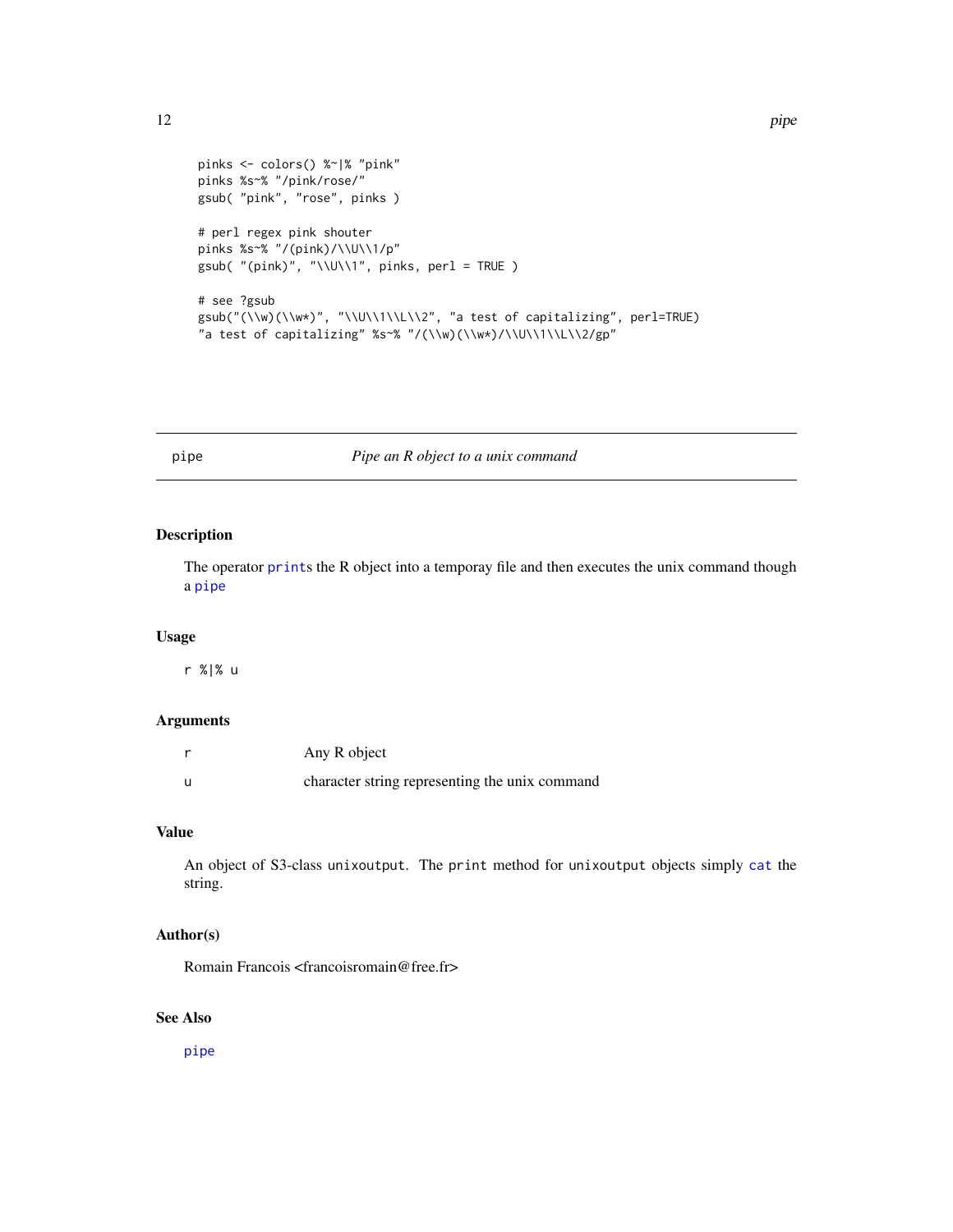#### <span id="page-12-0"></span>plusEqual to the contract of the contract of the contract of the contract of the contract of the contract of the contract of the contract of the contract of the contract of the contract of the contract of the contract of t

## Examples

```
## Not run:
  rnorm(30) %|% 'head -n2'
  rnorm(30) %|% 'sed "s/^ *\\[[0-9]*\\]//g" '
  if( require(R4X ) ){
      x \leftarrow xml('<root><child id="1">
            <subchild id = "sub1" >foo</subchild>
            <subchild id = "sub2" >bar</subchild>
          </child>
          <child id="2">
            <subchild id="a">blah</subchild>
            <subchild id="b">bob</subchild>
            <something id="c" />
          </child>
          <fruits>
             <fruit>banana</fruit>
             <fruit>mango</fruit>
          </fruits>
        </root>' )
      x %|% "xml_pp | highlight -S xml -A"
  }
```
## End(Not run)

plusEqual *Plus Equal Operators*

## Description

Plus equal operator

## Usage

object %+=% value

## Arguments

| object | object to which to add something |
|--------|----------------------------------|
| value  | object to add                    |

## Value

NULL. Used for the side effect of changing the value of object

## Note

The operator %+=% is S3-generic with a single default method implemented at the moment.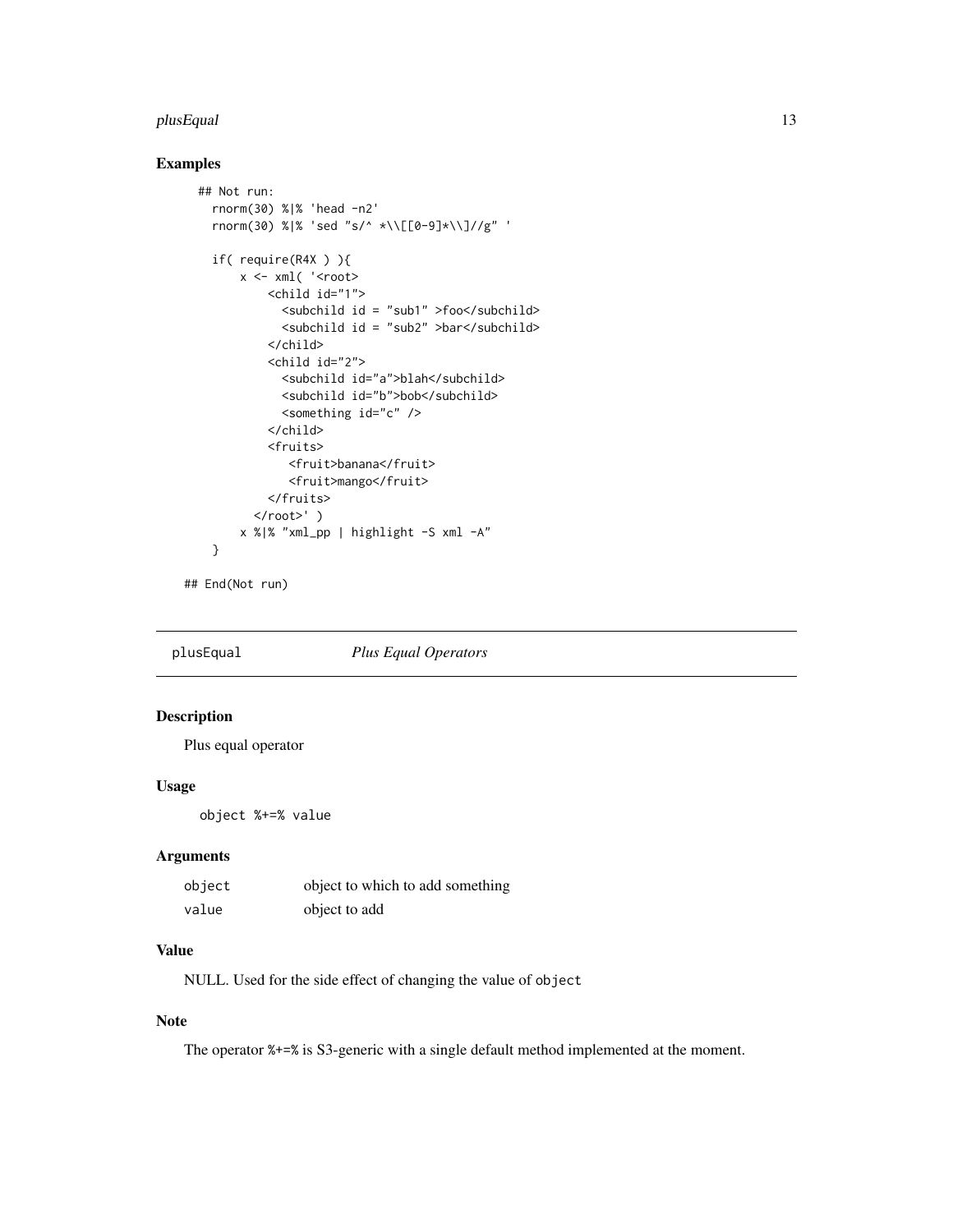## <span id="page-13-0"></span>Author(s)

Romain Francois <francoisromain@free.fr>

## Examples

```
### standard examples
x \le -4x %+=% 4
x
### XML examples with the R4X package
## Not run:
 require("R4X")
 x <- xmlNode( "test" )
 x %+=% '<foo><bar/></foo>'
 x
```

```
## End(Not run)
```
## withOptions *Alternative option mechanism*

## <span id="page-13-1"></span>Description

options is a slight rework on [options](#page-13-1) that gives a S3 class options to the result. This allows the definition of a with method for the options. This is useful to execute a block of code *with* a set of options.

## Usage

```
## S3 method for class 'options'
with(data, expr, ...)
options(...)
```
## Arguments

| $\cdots$ | Options to use. See options for details.                         |
|----------|------------------------------------------------------------------|
| data     | Options to use. This is typically a call to the options function |
| expr     | Code to execute.                                                 |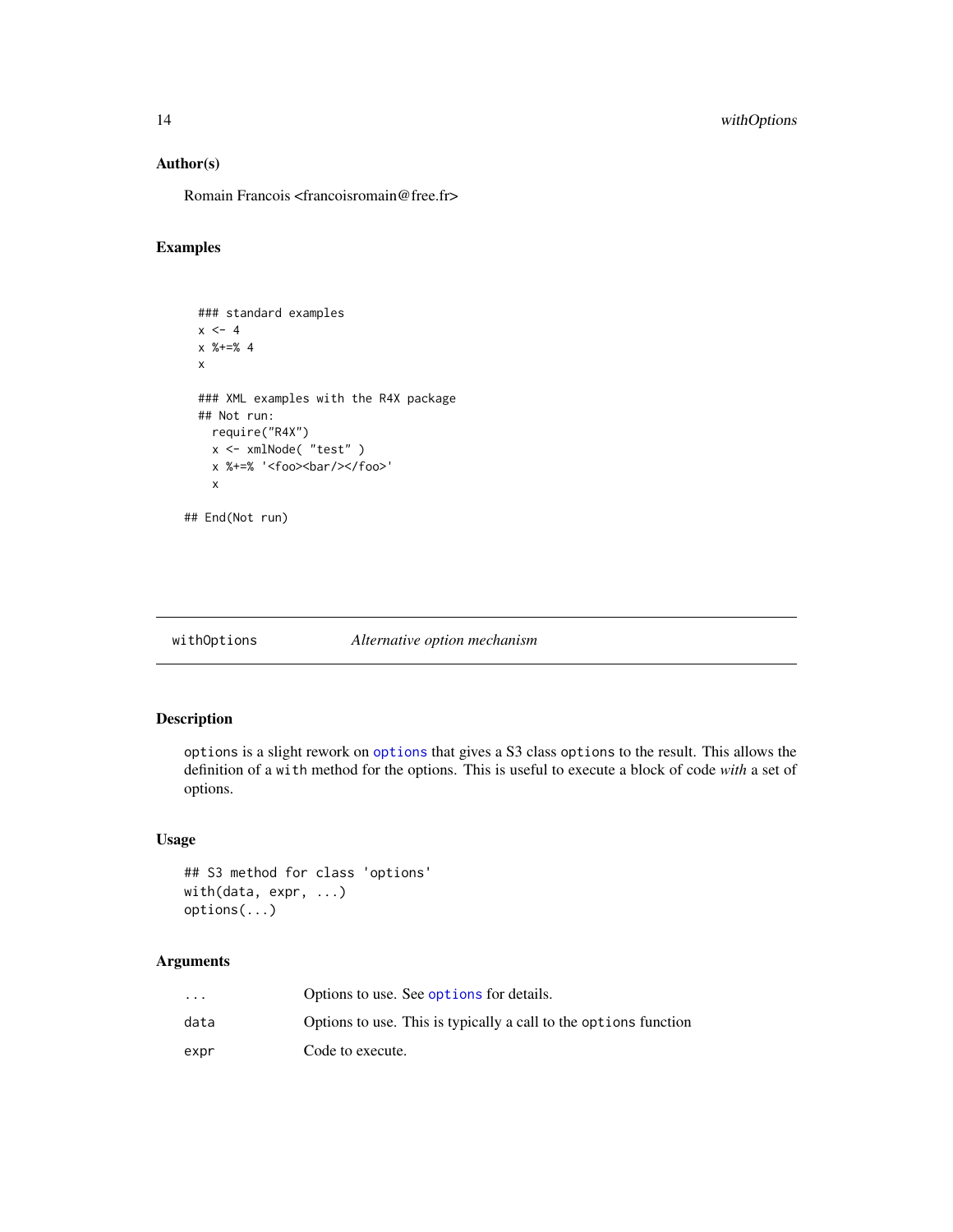## <span id="page-14-0"></span>Details

The result of the expression that is evaulated is modified in order to keep the option context it is associated with. The class of the object created by the expression is expanded to include the withOptions class and the withOptions attribute that keeps the context in which the object has been created.

This mechanism has been implemented specially for the automatic printing of objects that happens outside the call to the with.options function and not reflect the options requested by the user when the object is printed.

## Value

For the function with.options, the result of the expression given in expr is returned. See details below.

#### Author(s)

Romain Francois <francoisromain@free.fr>

#### See Also

The original [options](#page-13-1) function in the base package.

#### Examples

```
# part of ?glm
counts <- c(18,17,15,20,10,20,25,13,12)
 outcome \leq gl(3,1,9)
 treatment \leq gl(3,3)
 print(d.AD <- data.frame(treatment, outcome, counts))
 glm.D93 \leq glm(counts \sim outcome + treatment, family=poisson())summary( glm.D93 )
with( options(show.signif.stars = FALSE,show.coef.Pvalues=FALSE),
summary( glm.D93) )
a \leftarrow try(with( options( warn = 2), warning( "more than a warning" )),
silent = TRUE )
 class( a )
```
%o\textasciitilde% *Only keeps the macthing part of a regular expression*

#### Description

The operator %o~% is used to retain the only the part of the txt that matches the regular expression.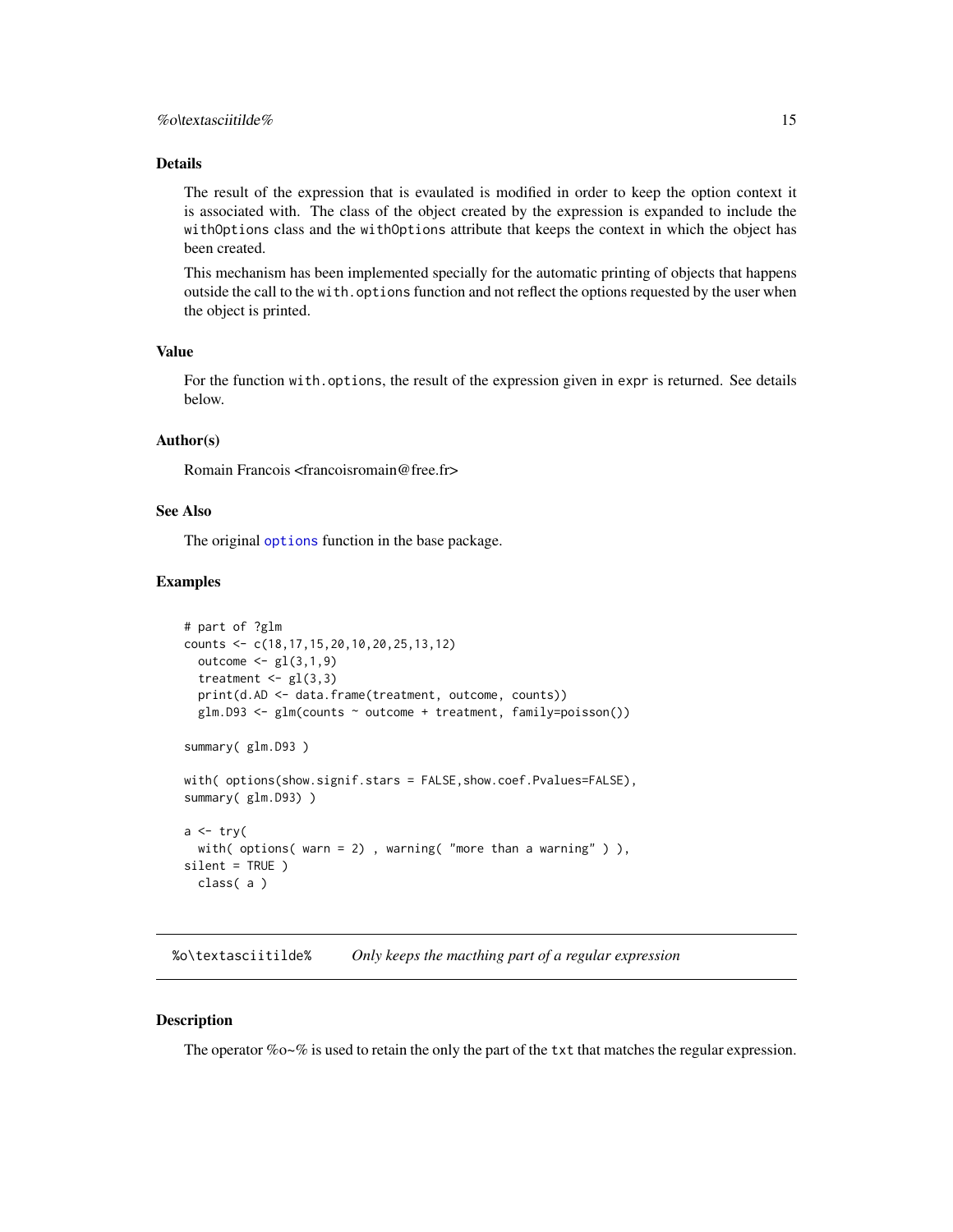<span id="page-15-0"></span> $16$  % of %

#### Usage

txt %o~% pattern

#### Arguments

| txt     | Character vector   |
|---------|--------------------|
| pattern | Regular expression |

## Value

In case where parts of the regular expression are surrounded by brackets, the operator returns a matrix with as many lines as the length of txt and as many columns as chunks of regular expressions.

## Author(s)

Romain Francois <francoisromain@free.fr>

## Examples

```
x <- c("foobar","barfooooooooooooobar")
x %o~% "fo+"
```
## %of% *Is an object of a given class*

## Description

Operator to check if an object is of a given class

#### Usage

x %of% y

## Arguments

| R object                                      |
|-----------------------------------------------|
| Character string, the class to check against. |

## Value

Logical value indicating the result

## Author(s)

Romain Francois <francoisromain@free.fr>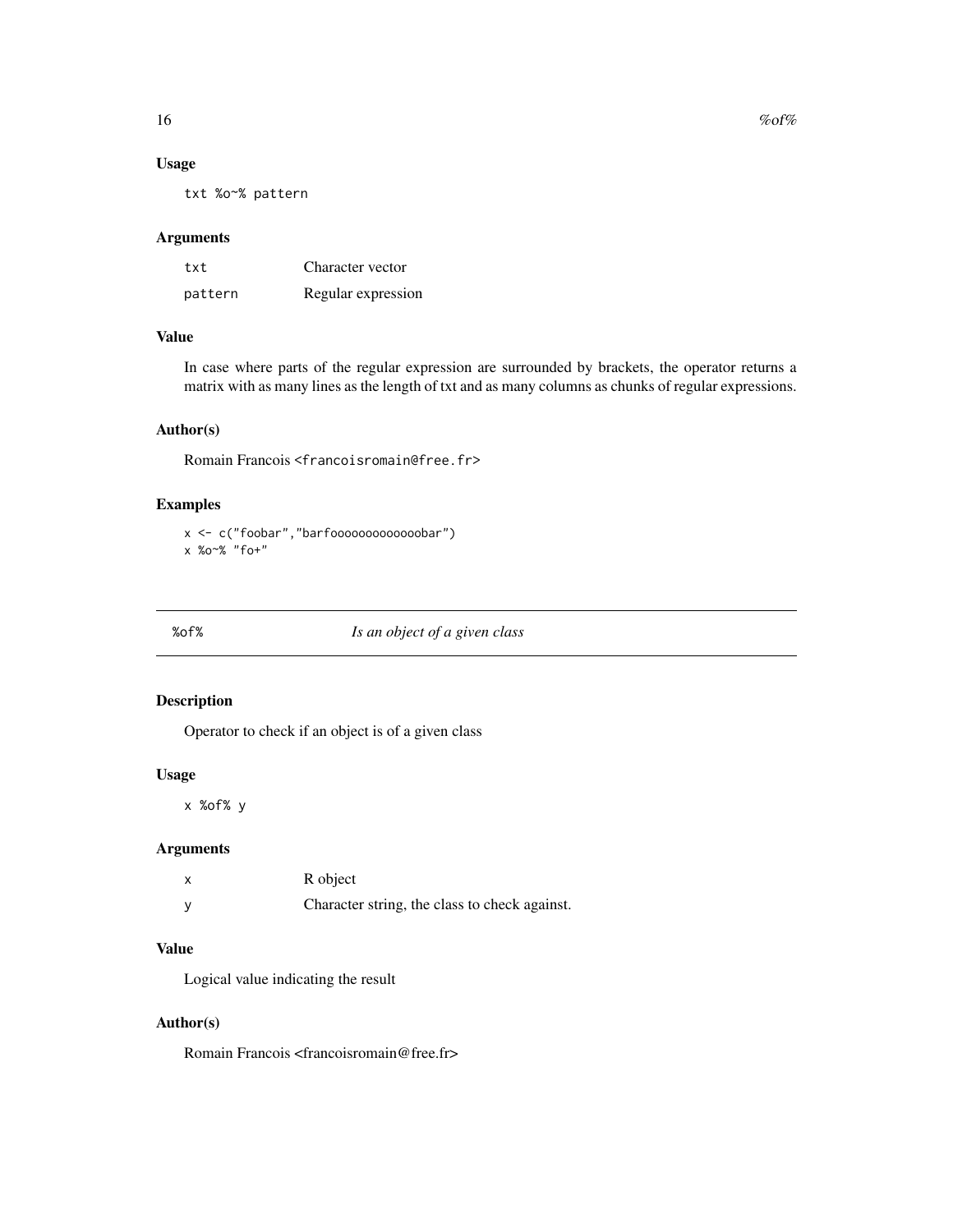#### <span id="page-16-0"></span>% without %  $17$

## See Also

[inherits](#page-0-0)

## Examples

iris %of% "data.frame"

%without% *Remove certain elements from a vector*

## Description

Remove the elements in table from s

## Usage

x %without% table

## Arguments

|       | Vector                    |
|-------|---------------------------|
| table | Elements to remove from x |

## Value

x without the elements of table

## Author(s)

Romain Francois <francoisromain@free.fr>

## Examples

letters %without% "a"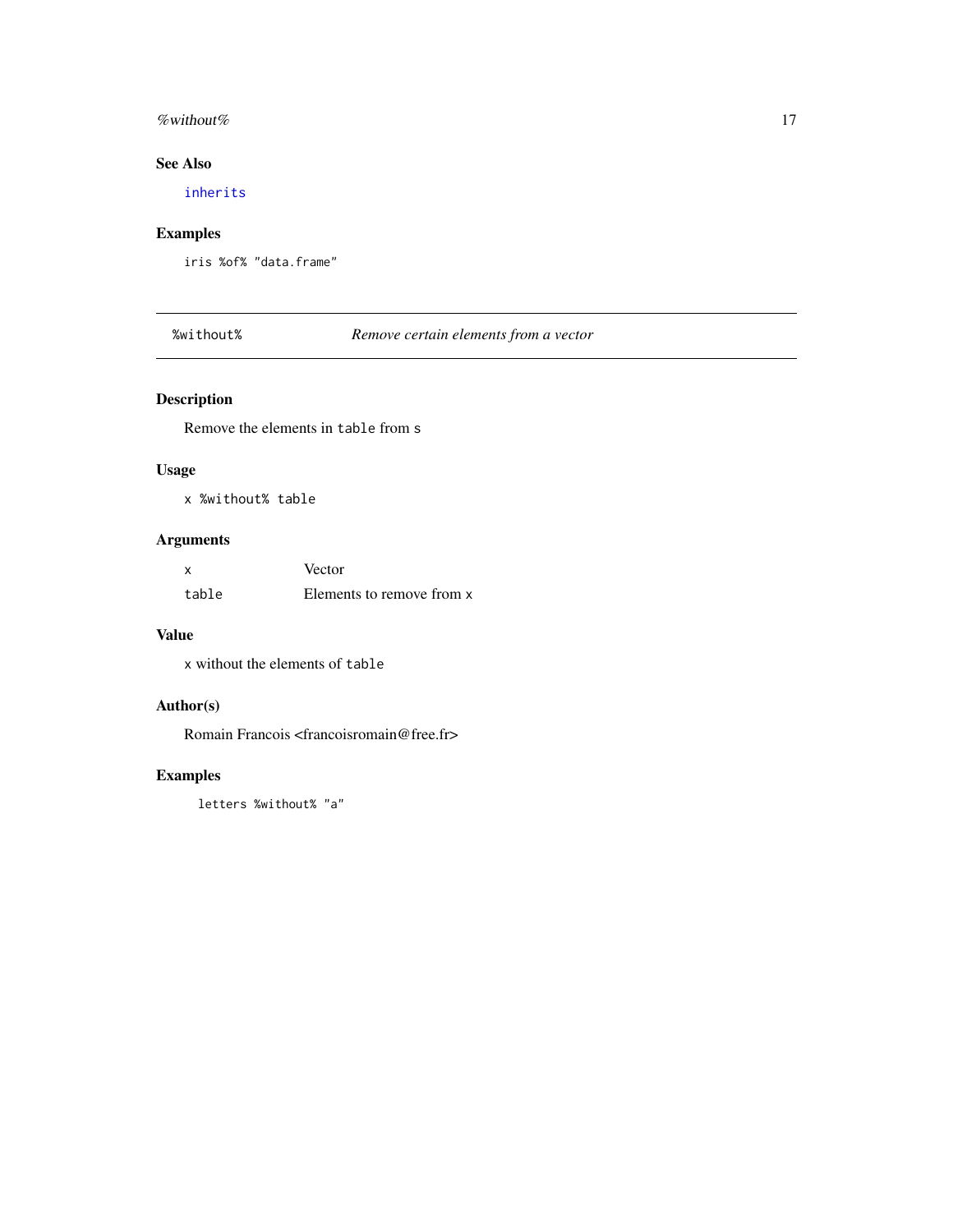# <span id="page-17-0"></span>Index

∗Topic character %without%, [17](#page-16-0) ∗Topic file files, [4](#page-3-0) pipe, [12](#page-11-0) ∗Topic manip %o\textasciitilde%, [15](#page-14-0) %of%, [16](#page-15-0) character decorator, [3](#page-2-0) pipe, [12](#page-11-0) ∗Topic package operators-package, [2](#page-1-0) ∗Topic programming withOptions, [14](#page-13-0) ∗Topic utilities but, [2](#page-1-0) files, [4](#page-3-0) notIn, [5](#page-4-0) pattern, [6](#page-5-0) patternDivision, [8](#page-7-0) patternFilter, [9](#page-8-0) patternSubstitution, [10](#page-9-0) plusEqual, [13](#page-12-0) %!~\*% *(*pattern*)*, [6](#page-5-0) %!~+% *(*pattern*)*, [6](#page-5-0) %!~% *(*pattern*)*, [6](#page-5-0) %!in% *(*notIn*)*, [5](#page-4-0) %\*>>% *(*files*)*, [4](#page-3-0) %\*>% *(*files*)*, [4](#page-3-0) %+=% *(*plusEqual*)*, [13](#page-12-0) %-~% *(*patternSubstitution*)*, [10](#page-9-0) %/~% *(*patternDivision*)*, [8](#page-7-0) %2>>% *(*files*)*, [4](#page-3-0) %2>% *(*files*)*, [4](#page-3-0) %<\*% *(*files*)*, [4](#page-3-0) %<2% *(*files*)*, [4](#page-3-0) %<<\*% *(*files*)*, [4](#page-3-0) %<<2% *(*files*)*, [4](#page-3-0) %<<% *(*files*)*, [4](#page-3-0)

%<% *(*files*)*, [4](#page-3-0) %>>% *(*files*)*, [4](#page-3-0) %>% *(*files*)*, [4](#page-3-0) %~\*% *(*pattern*)*, [6](#page-5-0) %~+% *(*pattern*)*, [6](#page-5-0) %~% *(*pattern*)*, [6](#page-5-0) %but% *(*but*)*, [2](#page-1-0) %s~% *(*patternSubstitution*)*, [10](#page-9-0) %x=% *(*character decorator*)*, [3](#page-2-0) %but%, *[7–](#page-6-0)[9](#page-8-0)*, *[11](#page-10-0)* %o\textasciitilde%, [15](#page-14-0) %of%, [16](#page-15-0) %without%, [17](#page-16-0) args, *[3](#page-2-0)* but, [2](#page-1-0) cat, *[12](#page-11-0)* character decorator, [3](#page-2-0) file, *[5](#page-4-0)* files, [4](#page-3-0) formals, *[3](#page-2-0)* grep, *[6–](#page-5-0)[9](#page-8-0)*, *[11](#page-10-0)* gsub, *[7–](#page-6-0)[9](#page-8-0)*, *[11](#page-10-0)* inherits, *[17](#page-16-0)* notIn, [5](#page-4-0) operators *(*operators-package*)*, [2](#page-1-0) operators-package, [2](#page-1-0) options, *[14,](#page-13-0) [15](#page-14-0)* options *(*withOptions*)*, [14](#page-13-0) paste, *[4](#page-3-0)* pattern, [6](#page-5-0) patternDivision, [8](#page-7-0) patternFilter, [9](#page-8-0)